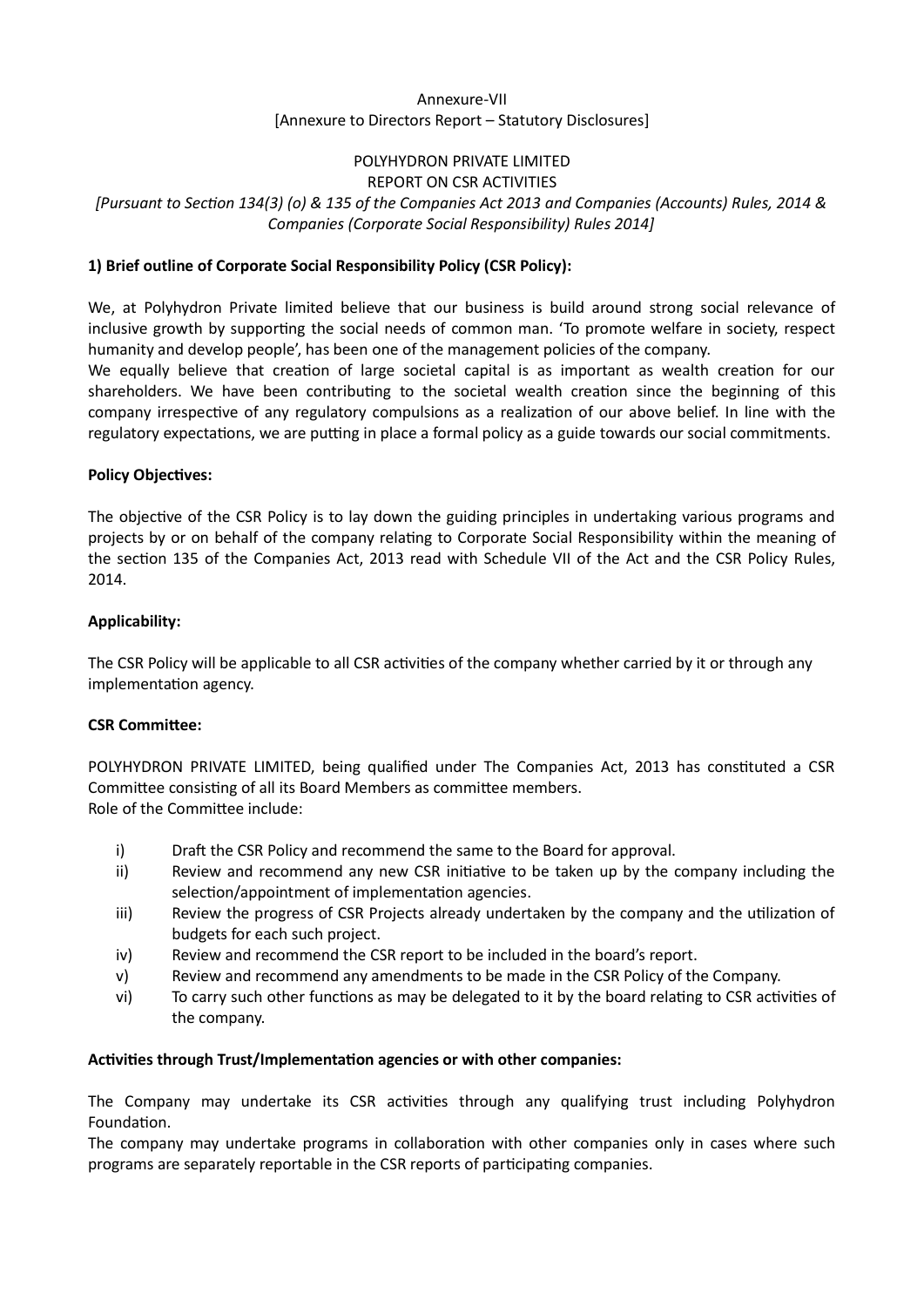### Annexure-VII - REPORT ON CSR ACTIVITIES ... conti)

## CSR Activities:

We will undertake/fund any or all projects, programs or activities of following nature as approved by the board in line with items (i) to (x) of Schedule VII of the Companies Act, 2013.

- 1) Eradicating hunger, poverty and malnutrition, promoting preventive health care and sanitation and making available safe drinking water.
- 2) Promoting education including special education and employment enhancing vocational skills especially among children, women, elderly and differently abled and livelihood enhancement projects;
- 3) Promoting gender equality, empowering women, setting up of homes and hostels for women and orphans, setting up old age homes, day care centers and such other facilities for senior citizens and measures for reducing inequalities faced by socially and economically backward groups;
- 4) Ensuring environmental stability, ecological balance, protection of flora and fauna, animal welfare, agro forestry, conservation of natural resources and maintaining quality of soil, air and water;
- 5) Protection of national heritage, art and culture including restoration of buildings and sites of historical importance and work of art; setting up public libraries; promoting and development of traditional arts and handicrafts;
- 6) Measures for the benefit of armed forces veterans, war widows and their dependents
- 7) Training to promote rural sports, nationally recognized sports, paralympic sports and Olympics sports
- 8) Contribution to prime minister's National Relief Fund or any other fund set up by the Central Government for Socio-economic development and relief and welfare of the Scheduled Caste, the Scheduled Tribes, other backward classes, minorities and women;
- 9) Contribution or funds provided to technology incubators located within academic institutions which are approved by the Central Government;
- 10) Rural Development projects.

The above points are not binding but will be liberally interpreted by the Company while planning is CSR Activities so as to capture the essence of subject enumerated in the Schedule VII of the Companies Act, 2013

# Monitoring and Reporting Process:

The Company's CSR programs are classified and implemented according to the recommendation of the CSR Committee and the Board's approval. The Company continuously enhances its monitoring and assessment system, however it ensures that every program has:

- a) Clearly defined objectives;
- b) Detailed progress monitoring system;
- c) Impact assessment;
- d) Ensure maximum involvement and participation of employees; and
- e) Reporting framework and system in line with the Act and Rules.

#### Surplus arising out of CSR:

Surplus arising out of CSR projects or program or activities shall not form part of the business profits of the company.

#### Amendments of policy:

The CSR Policy of the company may be amended at any time by the board of company on the recommendation of the CSR Committee.

| SI.<br>No. | <b>Name of Director</b> | Designation /<br>Nature of<br>Directorship | during the year | Number of meetings of   Number of meetings of CSR<br>CSR Committee held   Committee attended during the<br>vear |
|------------|-------------------------|--------------------------------------------|-----------------|-----------------------------------------------------------------------------------------------------------------|
| 1.         | Mr.S.S.Hundre           | <b>Managing Director</b>                   |                 |                                                                                                                 |
|            | Mr.V.K.Samant           | Chairman                                   |                 |                                                                                                                 |
| 3.         | Mr.D.S.Chitnis          | <b>Director</b>                            |                 |                                                                                                                 |

#### 2) Composition of CSR Committee: